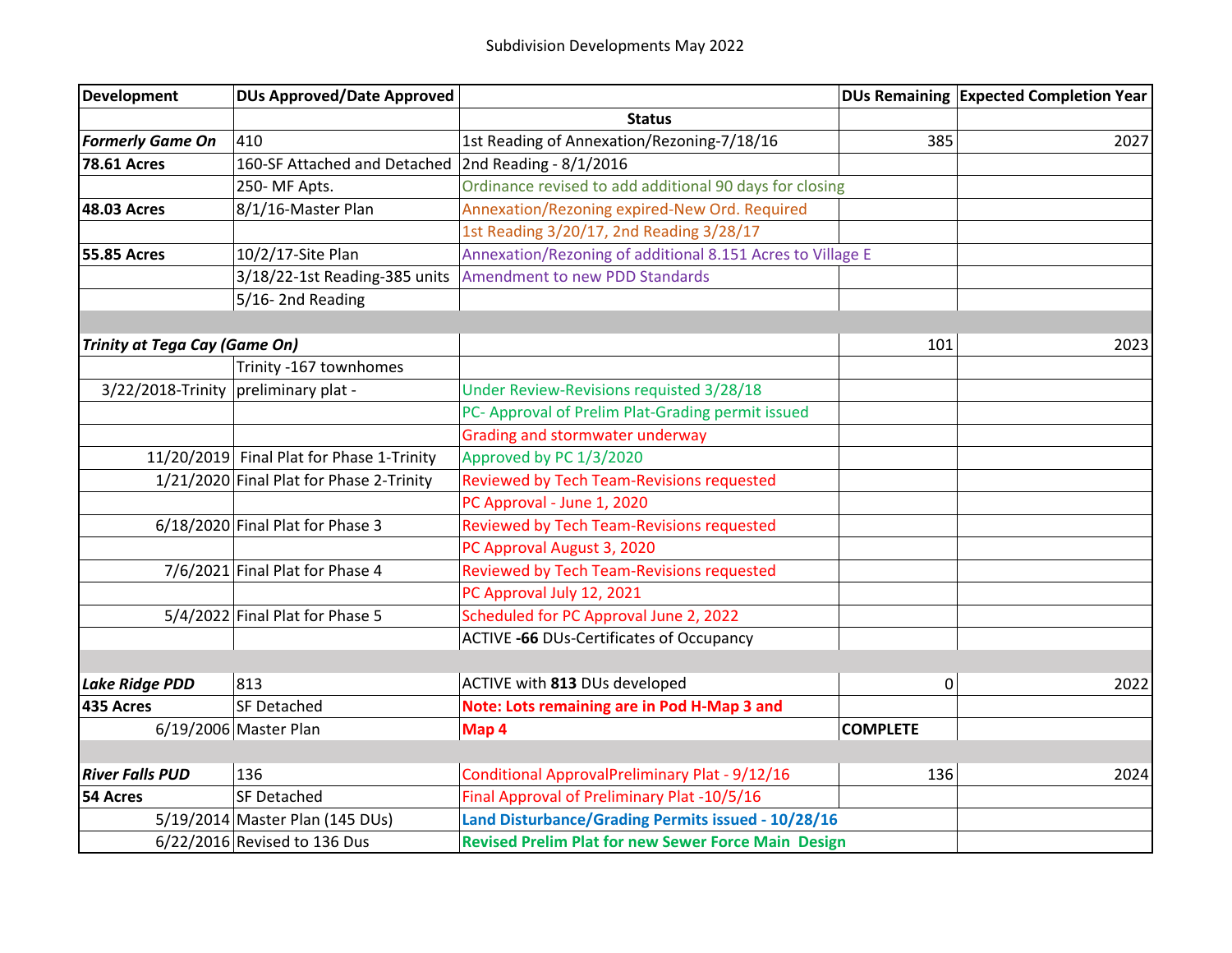|                            | 10/5/2016 Preliminary Plat                       | <b>Revised Civil plans approved 3/28/18</b>      |    |      |
|----------------------------|--------------------------------------------------|--------------------------------------------------|----|------|
|                            | 2/20/2018 Revised Civil Plans                    |                                                  |    |      |
|                            | 6/16/2021 New Owner - Sketch Plan                | Sketch Plan Approved - 6/22/2021                 |    |      |
|                            |                                                  | <b>Preliminary Plat Approved 2/22/22</b>         |    |      |
|                            |                                                  |                                                  |    |      |
| <b>River Lakes Phase 3</b> | 31                                               | ACTIVE with 29 DUs developed                     | 1  | 2022 |
| <b>12.75 Acres</b>         | SF-Detached                                      |                                                  |    |      |
| 11/12/2011 Final Plat      |                                                  |                                                  |    |      |
|                            |                                                  |                                                  |    |      |
| <b>Serenity Point PDD</b>  | 89                                               | ACTIVE with 71 DUs developed                     | 18 | 2022 |
| 66 Acres                   | SF-Detached                                      |                                                  |    |      |
| 8/29/2006 Final Plat       |                                                  |                                                  |    |      |
|                            |                                                  |                                                  |    |      |
| The Courtyards at          | 45                                               | Sketch Plan approved                             | 3  | 2022 |
|                            | Palmetto -13.7 Acres Patio Homes - Age Targeted  |                                                  |    |      |
|                            | 7/20/2015 Master Plan                            |                                                  |    |      |
|                            | 3/16/2018 Revised Sketch Plan                    | New developer submitted revised sketch plan with |    |      |
|                            |                                                  | larger lot widths - PC approval 4/2/18           |    |      |
|                            | 7/30/2018 Preliminary Plat                       | Approved by Tech Team-12/31/18                   |    |      |
|                            |                                                  | Conditional Aproval by PC - 1/7/19               |    |      |
|                            |                                                  | <b>Grading Permit issued</b>                     |    |      |
| 1/13/2020 Final Plat       |                                                  | Approved by Tech Team-1/15/2020                  |    |      |
|                            |                                                  | PC approval - 2/3/2020                           |    |      |
|                            |                                                  | ACTIVE with 42 DUS developed                     |    |      |
|                            |                                                  |                                                  |    |      |
|                            | Traditional Tega Cay 4156 Koala Circle- 1 new DU | <b>Agate Court - 1 new DU</b>                    |    |      |
|                            | 1192 Molokai Drive- 1 new DU                     | 5102 Windward Drive- 1 new DU                    |    |      |
|                            |                                                  | <b>Snapper Point - 1 new DU</b>                  |    |      |
|                            |                                                  | 12098 Baywoods Drive- 1 new DU                   |    |      |
|                            |                                                  | 746 Fairway Drive - 1 new DU                     |    |      |
|                            |                                                  | 1180 Molokai Drive-1 new DU                      |    |      |
|                            |                                                  | 4064 Poiint Clear - 1 new DU                     |    |      |
|                            |                                                  | 9 DUs developed                                  |    |      |
|                            |                                                  |                                                  |    |      |